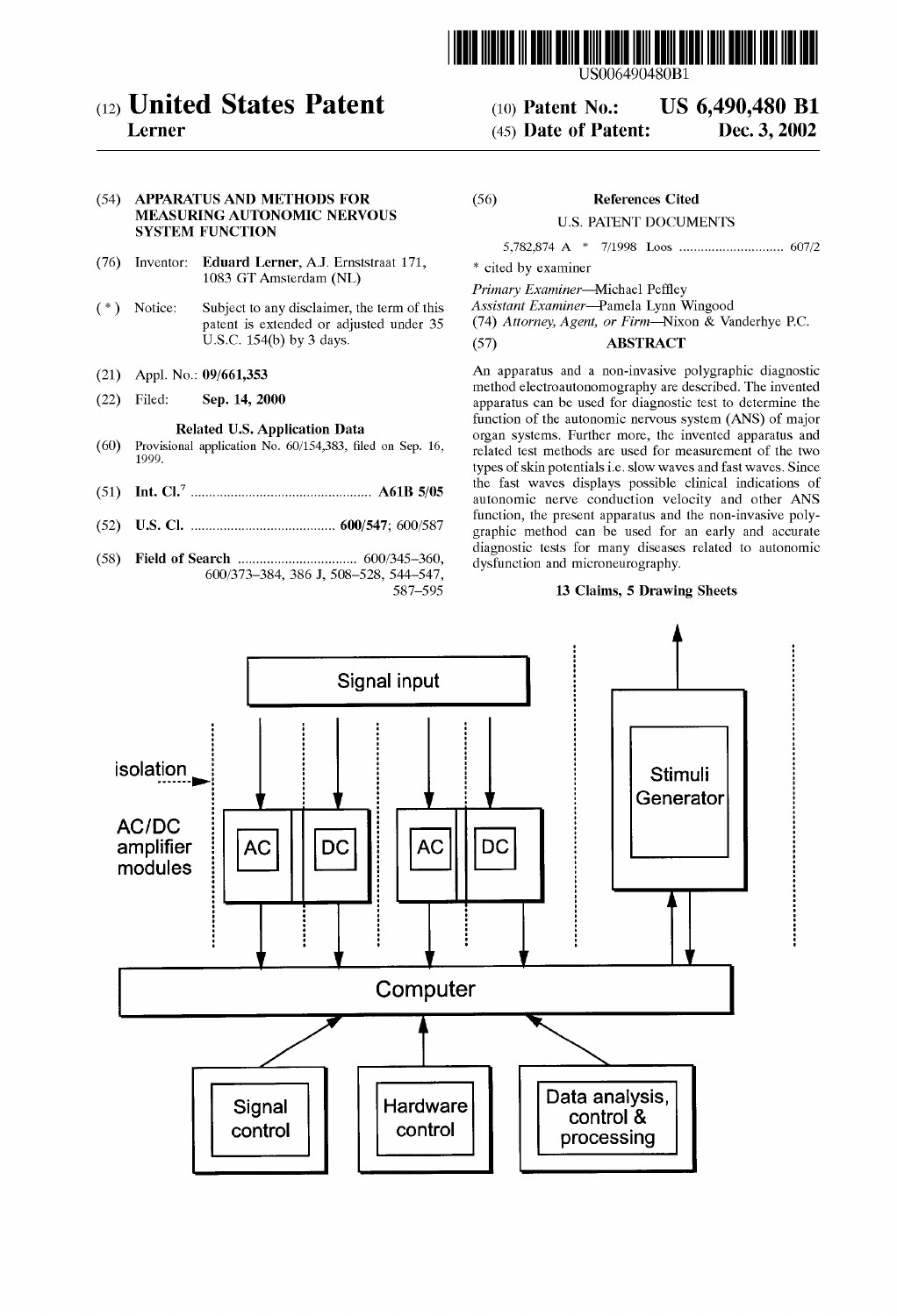

Fig. 1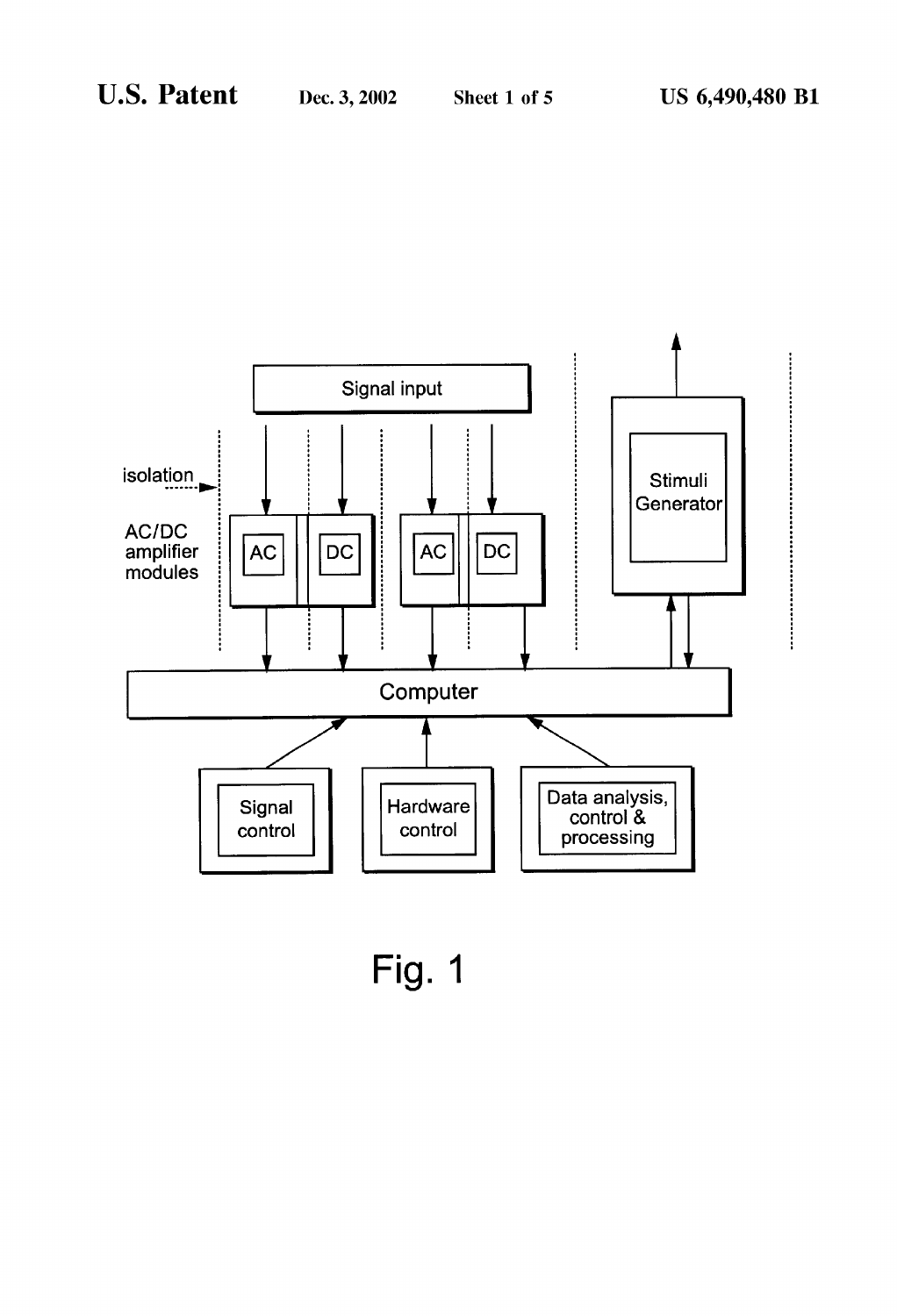

Three different types of skin potentials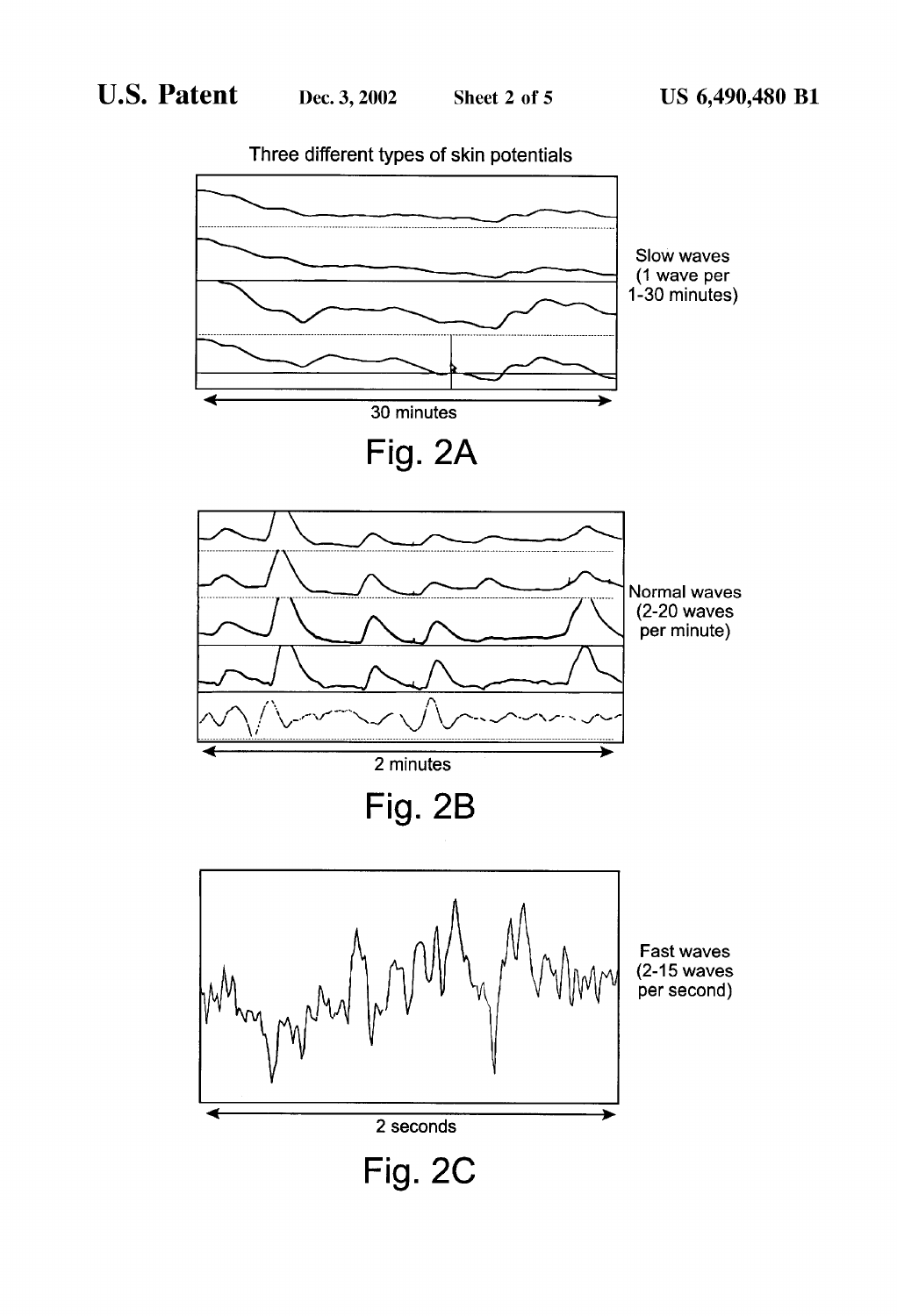

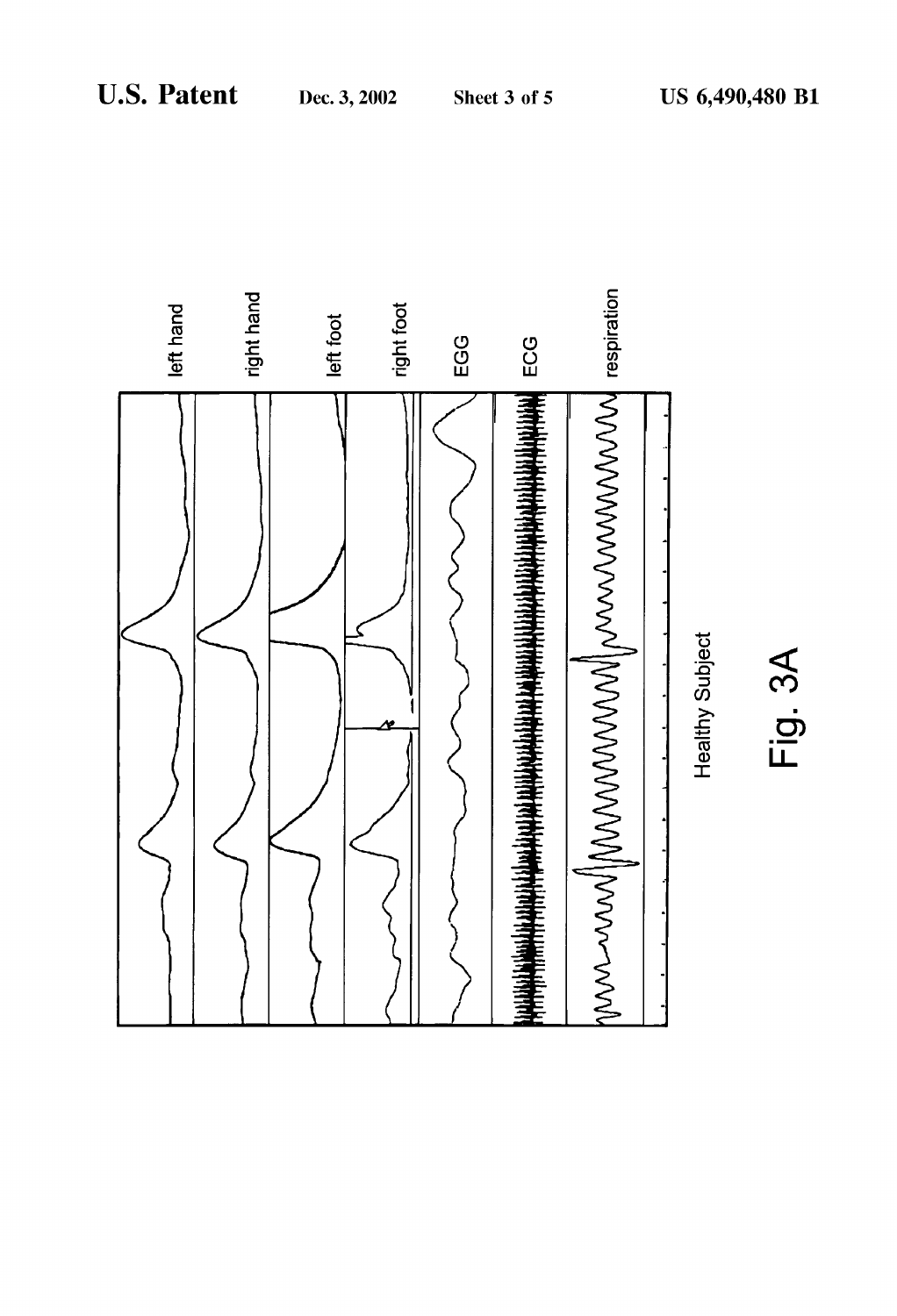Sheet 4 of 5





Fig. 3B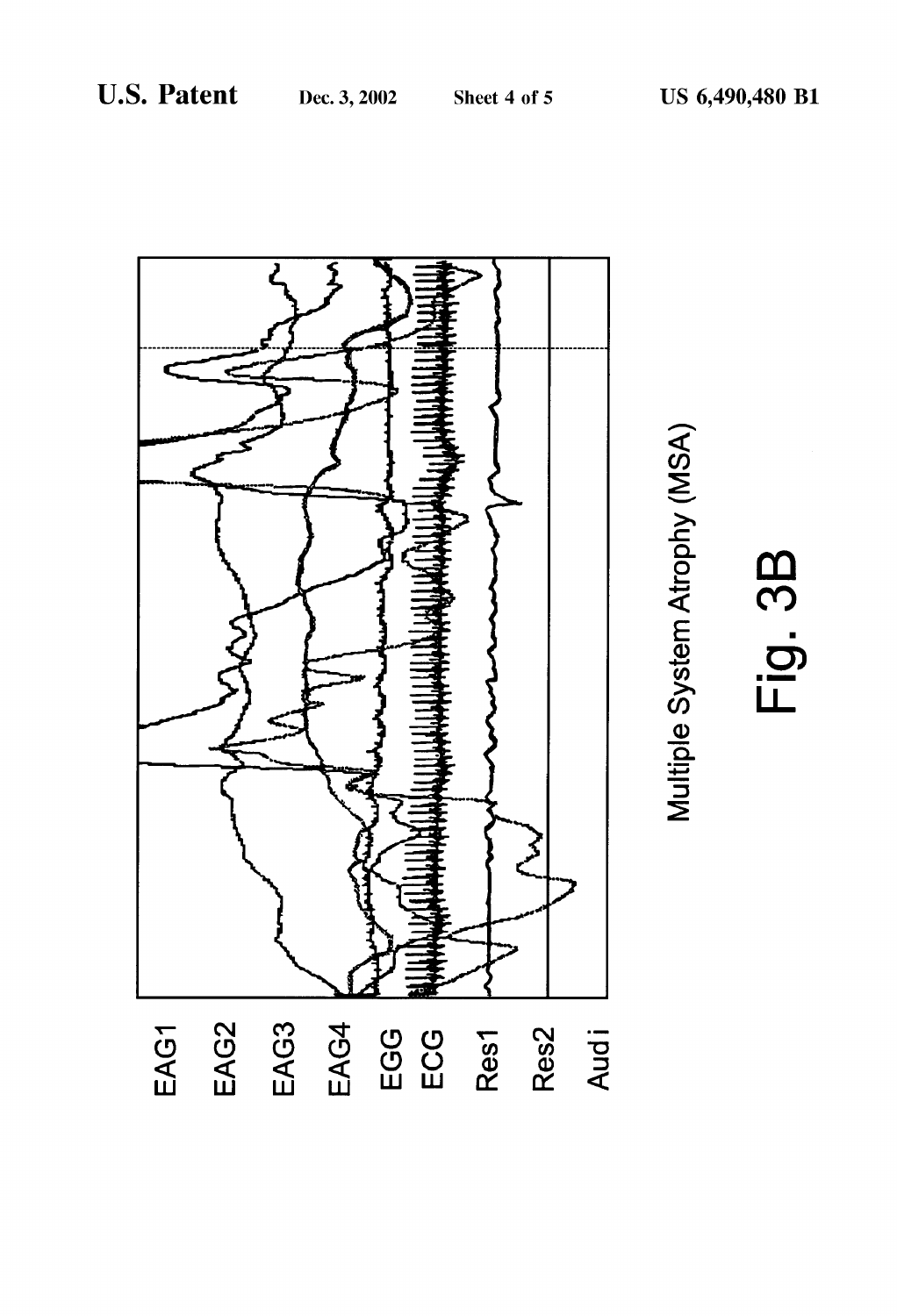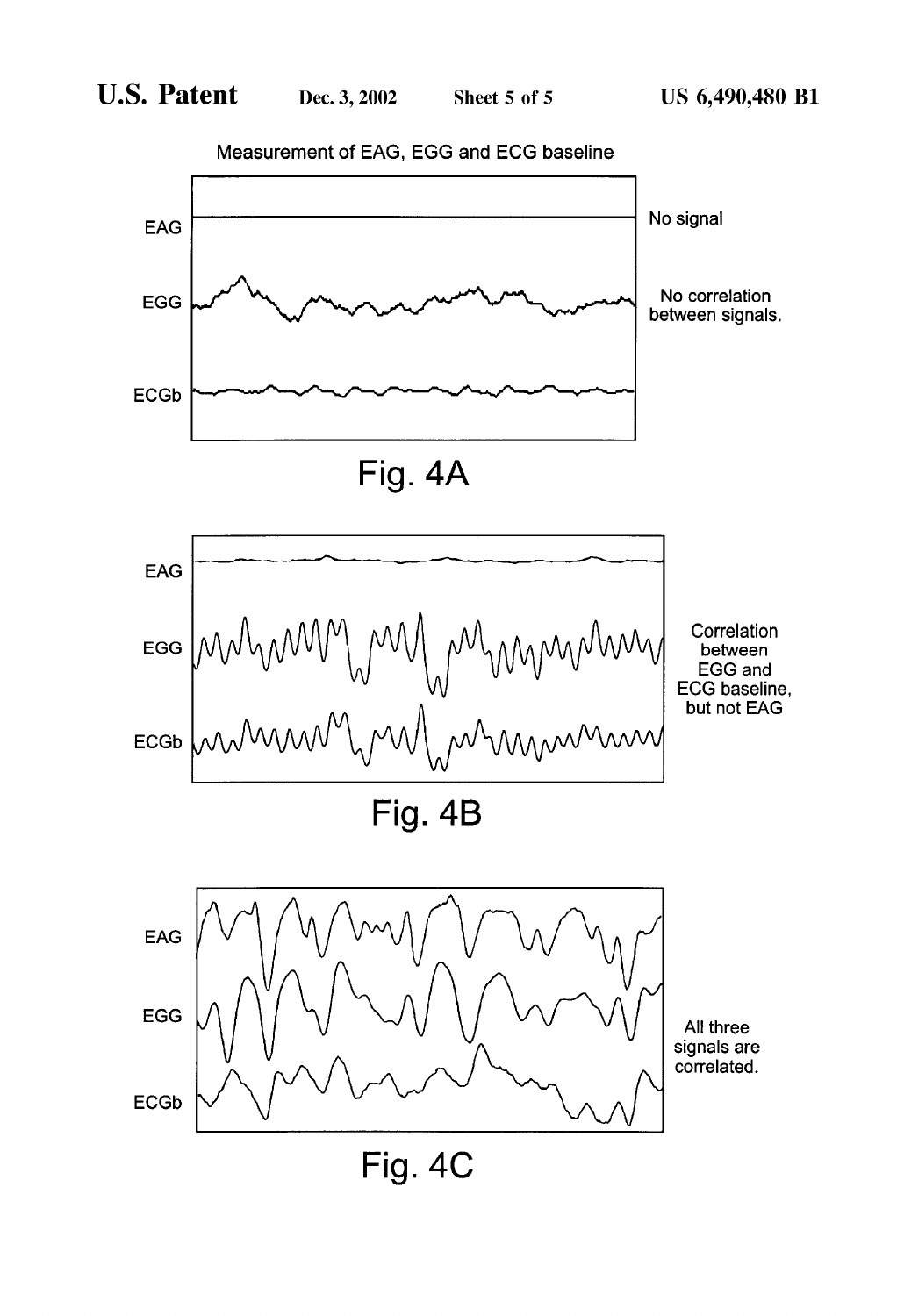#### APPARATUS AND METHODS FOR MEASURING AUTONOMIC NERVOUS SYSTEM FUNCTION

I claim priority from my provisional application No. 5 60/154,383, filed Sep. 16, 1999.

#### BACKGROUND OF THE INVENTION

#### Field of the invention

The invention relates to an apparatus and non-invasive methods to assess autonomic nervous system (ANS) func tion. By Simultaneous recording of electrophysiological and other physiological signals, a complete indication of ANS function can be obtained in just one diagnostic test instead <sup>15</sup> of numerous separate tests.

The autonomic nervous system (ANS) is concerned with the regulation of Smooth muscle, cardiac muscle and every system is not directly accessible to voluntary control. Instead, it operates in an automatic fashion on the basis of autonomic reflexes and central control. One of its major functions is the maintenance of homeostasis within the body. The ANS further plays an adaptive role in the interaction of  $_{25}$ the organism with its surroundings. The ANS has two functionally and anatomically distinct divisions: the sympathetic part and the parasympathetic part.

In many diseases the Sympathetic and the parasympathetic parts of the ANS are affected leading to autonomic dysfunc- 30 tion. The evaluation of the presence of ANS disorders requires in interpretation of numerous laboratory tests like blood pressure measurements, heart-rate and respiration-rate recordings, evaluation of the endocrine System and tilt table tests etc. In our prior U.S. Pat. No.  $5522386$  we disclose a  $35$ new polygraphical method called electroautonomography (EAG), which can be used to determine the central and/or peripheral ANS function including the autonomic innerva tion and control of major organ Systems as well as of local recording of skin potentials or electrodermal activity and is called electrovegetography. The electrovegetograph as described in our previous art is based on a sensitive (AC or DC) amplifier means specifically capable of registering skin potentials. Generally skin potentials are recorded with an 45 AC amplifier in combination with the filter settings within the following band pass  $0.1-40$  Hz. A typical skin potential registration contains skin potential frequencies approximately between 0.033 and 0.33 Hz and amplitudes that can range between  $0.05-2.0$  m v. These values are based on rest  $50$ recordings before the occurrence of habituation. The initial high amplitudes are thought to be a result of the subject's emotional status. After several minutes the amplitudes decrease to a level that reflect ANS activity. Upon stimula tion the amplitude of the skin potentials may raise up to  $5\frac{55}{10}$ mV. The extent of the reaction to the stimulus is thought to be largely depended on the subject's ANS activity. ANS function. The method is based on the polygraphical  $_{40}$ 

The determination of the so called autonomic nerve conduction velocity or NCV can be more accurately per recordings, because these fast waves display a sharp onset of an evoked response, whereas the "normal skin potentials" do not always display a sharp onset and especially not after the occurrence of habituation. This characteristic of "normal" skin potentials complicates the calculation of the autonomic 65 nerve conduction Velocity, resulting in wrong calculations of the NCV. In practice this may mean for instance that a formed using the fast waves obtained from skin potential 60

2

beginning neuropathy is not detected, whereas the calcula tion of the NCV using the fast waves is much less suscep tible for mistakes even after the occurrence of habituation, and will therefore facilitate the early diagnosis of neuropa thy and other disorders that affect the autonomic nerve fibers. The fast waves can also be used to detect a neuropa thy in any part of the mammalian body.

The fast waves can be further used in an alternative 10 microneurographic measurement method. Microneurography or intraneural recording is an invasive technique, which is used to assess Sympathetic activity. For Such a measure ment a needle microelectrode is inserted directly into a nerve.

It is therefore an object of this invention to use a non-<br>invasive method to measure fast waves of the skin potentials and any other electrophysiological signals.

other visceral organ in the body. The autonomic nervous  $\frac{1}{20}$  nomic conduction velocity presented by fast wave recordnomic conduction Velocity presented by fast wave record ings to evaluate the autonomic nerve System's function.

> It is further object of this invention to provide an early and accurate diagnostic test for many diseases of autonomic dysfunction.

#### SUMMARY OF THE INVENTION

The objects set forth above as well as further and other objects and advantages of the present invention are achieved by the embodiments of the invention described hereinbelow.

The present invention relates to an apparatus and methods to measure any type of electrophysiological signals and especially the measurement of skin potentials characterized especially the measurement of Skin potentials characterized by low frequency oscillations and high frequency oscilla tions. These types of skin potentials are called slow waves and fast waves respectively. AS "normal' skin potentials the slow waves and fast waves are suggested to be generated by and to be under control of the ANS.

The slow waves can be detected preferably with a DC amplifier means. The "normal" skin potentials are superimposed on the slow waves. The slow waves can be detected preferably with the high pass filter switched off and the low pass filter set at 0.01 Hz. The observed wavelengths with these filter settings may range between 24 hours and 2 minutes, whereas the amplitudes may vary between  $100$  V and 5 mV in rest recordings. The amplitude may change with values up to  $25 \text{ mV}$  upon stimulation. We suggest that these slow waves reflect cycles in metabolism and ANS and most likely Sympathetic activity.

The fast waves can be measured with a sensitive DC amplifier means, but are more preferably measured with a sensitive AC amplifier means. In order to detect the fast waves, the band pass of the filters need to be set at 0.1-40 Hz, preferably the band pass is set at 0.5-30 Hz and more preferably the band pass is set at  $1-10$  Hz, The frequencies of the observed fast waves may range between 2-15 Hz, but frequencies higher than 15 Hz do also exist. The amplitudes of the fast waves may range between 2 and 200\_V. These fast waves are generated by and under the control of ANS activity, particularly by parasympathetic activity. The fast but they can be present in any electrophysiological signal that is recorded Superficially or with a needle electrode inserted in any organ or tissue of a mammal's body. The slow and fast waves possibly reflect the tone of the ANS.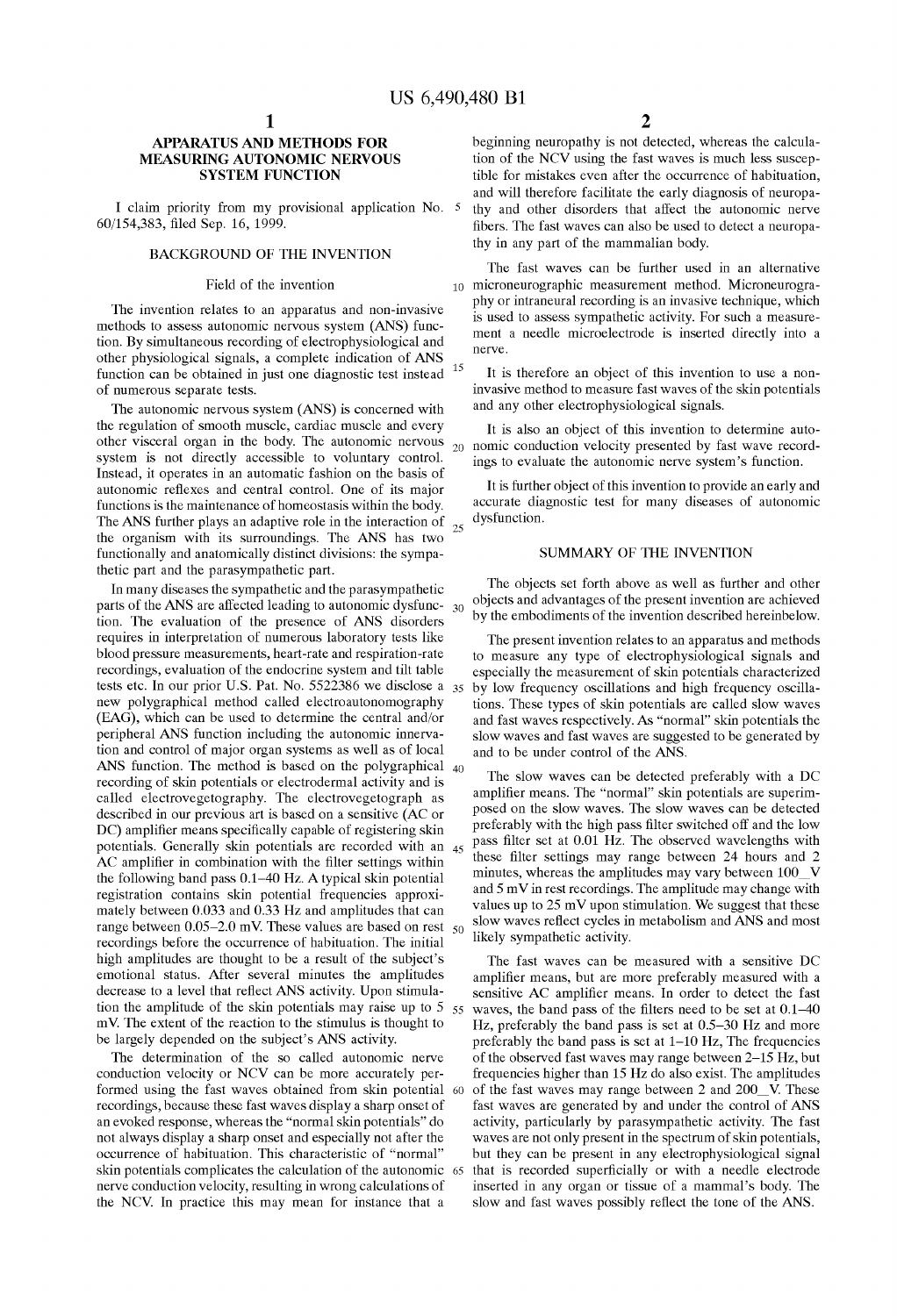15

35

The following analysis method may be used in a preferred embodiment for the fast waves, and the existing signal:



The letters refer to amplitudes in either  $V$  or mV at the maximum respectively and minimum, whereas the figures refer to the time periods in either milliseconds or seconds. The Roman figures refer to the area under the curve of each of the four segments. Now we will call the quotient:  $[A/1]_{20}$ the negative reactivity index and the quotient:  $[A/2]$  the negative recovery index of the wave. The quotients  $[B/3]$ and  $[B/4]$  will be the curve's positive reactivity and positive recovery indices respectively. We further suggest to define the time segments  $1+2$  as  $\alpha$ , the time, segments  $3+4$  as the whole period  $(1+2+3+4)$  as  $\overline{\phantom{a}}$ , which is a commonly used symbol for the wavelength. 25

From a selected portion of the measured values, all the described parameters are averaged and for each index (negative and positive reactivity, negative and positive recovery,  $a$ ,  $b$ , and area) its relative occurrence in a selected part of the measured values is calculated. Healthy organisms will have indices within a certain range whereas organisms with a dysfunctional ANS will have indices that deviate from the indices range of healthy ones.

In addition to the measurement of Skin potentials, the apparatus is further adapted to measure any other in practice known electrophysiological Signal like but not limited to the electrocardiogram, the electro-encephalogram, the electrogastrogram, and the electro-oculogram. Further, the 40 apparatus is equipped with means to measure any in practice known physiological Signal like, but not limited to: blood pressure, oxygen saturation, plethysmography, and respiration.

The present invention relates to the simultaneous mea- 45 surement of a variety of electrophysiological parameters but not limited to: the electrovegetogram extended with the analysis of fast and slow waves, the electrocardiogram (heart rate and heart rate variability), the electrogastrogram (gastric rate and heart rate variability), the electrogastrogram (gastric amplitude). Optionally as part of the EAG measurement, the evaluation of fast and/or slow, waves of electrophysiological signals other than the skin potentials may be included. In addition to parameters obtained from electrophysiological addition to parameters obtained from electrophysiological<br>signals, also minimal one parameter from physiological 55 measurements is being evaluated. The physiological param eter being chosen from, but is not limited to the following group: respiration rate and variability in respiration rate and respiration amplitude, blood pressure variability, oxygen saturation variability, variability in plethysmogram. The influence of Sensory Stimuli chosen from and not limited to the following group: Sound, electric, magnetism, vibration, olfaction, taste, light and pressure on the measured electro and non-electrophysiological signals are evaluated as well. The results obtained from an EAG recording with and 65 without the application of sensory stimuli to the organism under investigation i.e. a human being or any other mammal 60

4

will provide the investigator in just one test with information about the status of the ANS of his patient. The information includes the following: the autonomic control of the cardiac and blood vessels functioning, obtained from the blood pressure and/or saturation measurements as well as from evaluation of the heart rate variability in rest and during the application of external stimuli as those generated by stimuli generator and internal Stimuli generated by for instance the Valsalva maneuver, deep breathing, Stop breathing and men to tal stress. The autonomic functioning of the stomach is obtained from the evaluation of the electrogastrogram. The analysis of the respiration frequency and variability of respiration frequency and amplitude in rest and during stimuli provide the investigator with information about the central regulation of the lung function, central and/or periph eral ANS functioning is determined with the analysis of the simultaneous skin potential recording from both hands and feet. Due to the integration of many parameters in one test, the disclosed diagnostic method will therefore be an well come alternative to the existing methods, which are based on separate standard tests that are used for the diagnosis of ANS related disorders.

The apparatus comprises separate AC and DC amplifier modules or AC/DC amplifier modules, whereof the AC and DC amplifier modules have a minimum sensitivity of 72 nV. The AC/DC amplifier recorders are constructed to minimize electric interference between the separate AC and the DC amplifier modules. The amplifier modules are constructed to minimize cross interference between the modules. The underlying reason for the use of Separate modules is to minimize the amount of noise coming from the amplifier module and/or from the external environment. This noise may obscure relevant information of the measured signal, which in turn may complicate the interpretation and analysis of the measured Signal. The highest acceptable noise is 2<sup>1</sup>/2 Vpp when electrodes are connected to the input

The disclosed apparatus can be (when preferred) extended with additional amplifier modules. For example, an appara tus comprising of four AC amplifier modules may be supplemented with for instance six AC/DC amplifier modules.

Optionally, the apparatus is equipped to detect and warn the operator for extra noise Sources and bad connections prior to and during operation of the apparatus.

According to the invention, the apparatus comprises at least one amplifier module. Preferably the apparatus com prises of at least 8 amplifier modules and most preferably the apparatus comprises of at least 16 amplifier modules.

rate, variability of the gastric rate and variability of the  $50$  iary input means for measurement of non-The disclosed apparatus comprises of at least one auxil electrophysiological Signals. Preferably the apparatus com prises of at least four auxiliary input means and most preferably it comprises of at least six auxiliary input means.

The apparatus according to the present invention com prises a Stimulus generator. The Stimulus generator is adapted to produce one or more external stimuli chosen from<br>but not limited to following group: sound, electricity, magnetism, light, pressure, olfaction, taste, and vibration. The generator is adapted to produce adjustable stimuli strengths and sequences and the generator is further adapted to be operated manually as well as automatically. The generator means being fully isolated from the amplifier modules to prevent signal distortion and to maintain a low noise level.

In the present invention, the apparatus is associated with a computer means for data acquisition, data processing and control. Further the computer means controls the set up of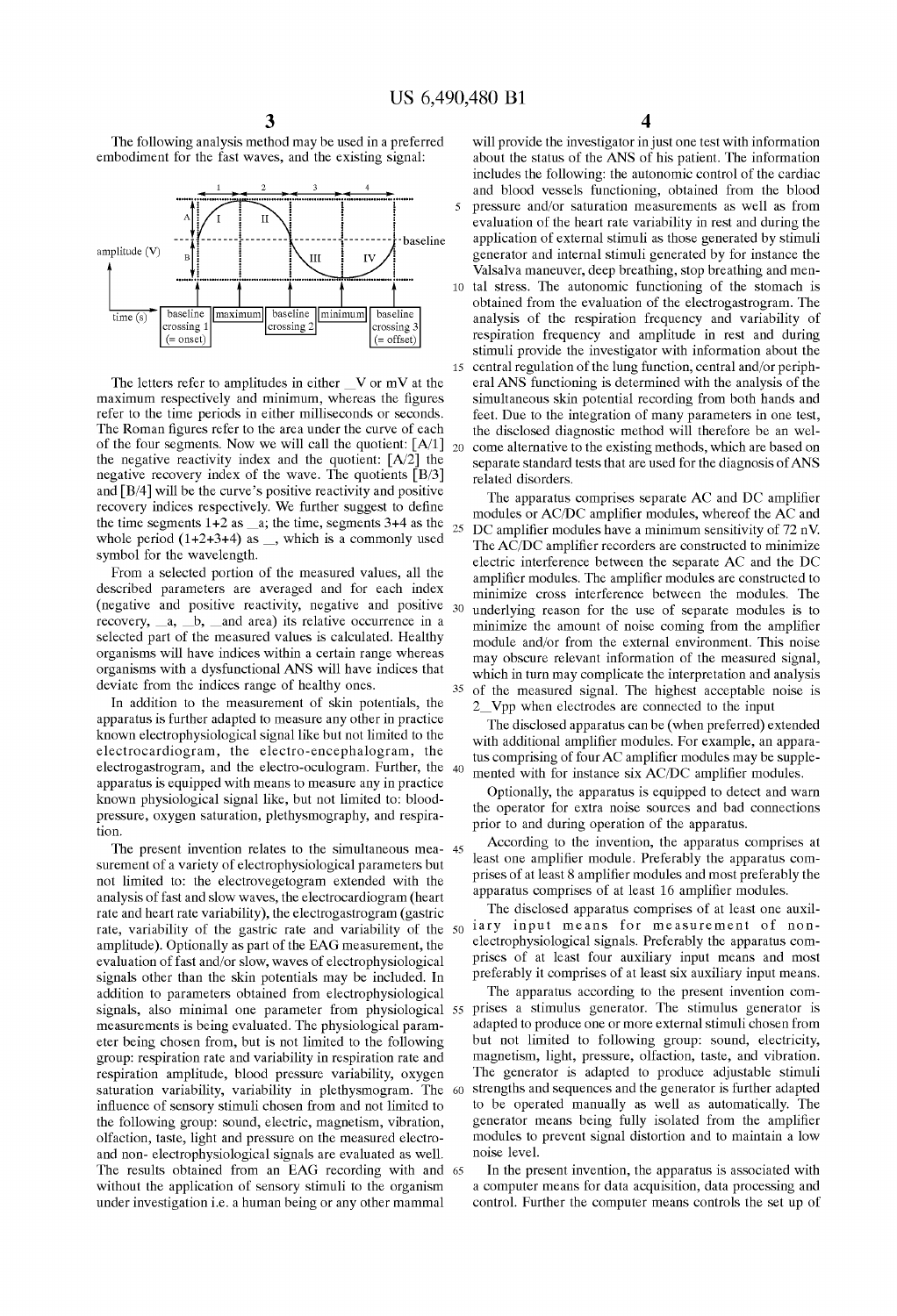15

60

the apparatus and comprises software filters for the signals coming from the amplifier modules. In a preferred embodiment the computer means is fully integrated with the dis closed apparatus.

The measured values may be processed by any suitable  $5$ analyzing techniques known in practice Such as, but not limited to: the above described method for the analysis of fast waves and skin potentials, wave-form analysis, statistical analysis, correlation techniques, fast Fourier, and Fourier, and Fourier, and Fourier, and Fourier. rier analysis.

The measured values may be Subject to any mathematical operation and the result of a mathematical operation being Visible. For example, the Software of the disclosed apparatus is adapted to Subtract the Skin potential Signal and the EGG signal from the ECG and is adapted to display the result of these Subtractions.

Additionally in selected parts of the measured signal, the relative occurrence (in percentage) of any other parameter of interest may be calculated. For example, the amplitude at  $_{20}$ each maximum in selected parts of the measured signal is the parameter of interest now, the occurrence of the same amplitude value in the Selected parts is presented in per centage.

Other objects, features and advantages will be apparent  $_{25}$ from the following detailed description of preferred embodi ments taken in conjunction with the accompanying drawings in which:

#### BRIEF DESCRIPTION OF THE DRAWINGS

FIG. 1 gives a Schematic view of the electroautonomo graph with two AC/DC amplifier modules. The EAG can however comprise of one and any other number of AC/DC modules, or one or any other number of modules comprising of just AC or just DC amplifier means or any combination thereof;

FIG. 2A shows a recording of the slow waves of three different types of skin potentials,

FIG. 2B shows normal skin potentials for these three skin  $_{40}$ types, and

FIG. 2C shows the fast waves;

FIG. 3A shows an electroautonomogram of a healthy subject;

With respect to FIG. 3, the upper four channels are the skin potentials from both hands and feet, the fifth channel shows an electrogastrogram, the sixth channel shows an electrocardiogram and the seventh channel gives a respiration signal obtained with a respiration belt. The electroautonomogram of the healthy subject shows a synchrony between the skin potentials from the four extremities. The electroautonomogram of the MSA patient is completely different from that of a healthy person. In this electroau tonomogram there is a synchrony between the signals of the hands and the signals from the feet but not between hands and feet. The uncoupling of the Signals indicate a central ANS dysfunction; and 55

FIG. 4A shows the different phases in slope of the measurement of EAG, EGG and ECG baseline when there is no correlation between the EAG, EGG and ECG baseline (ECGb);

but not with the EAG, and

FIG. 4C shows all three signals are correlated.

#### DETAILED DESCRIPTION OF THE PREFERRED EMBODIMENTS

#### EXAMPLE 1.

In a preferred embodiment the fast waves can be recorded with an AC or DC amplifier means. The high pass filter is set at 0.5 HZ. preferably the high pass filter is set at 0.7 Hz and more preferably the high pass filter is set at 1.0 Hz. The low pass filter is set at 2000 Hz, preferably the low pass filter is set at 40 Hz, and more preferably the low pass filter is set at 10 Hz. Surface electrode (s) for this fast waves measurement can be placed at any reachable Site on the body i.e. Skin and mucosa epithelium from the eyes, nose, mouth, vagina or rectum. A non-invasive microneurographic recording can thus be made from one or more places at the same time. Like the existing invasive microneurographic methods the present non-invasive variant provides information about ANS activity. The amplitudes of the fast waves are about 20 times lower than the potentials recorded direct (invasively) from a single fiber, due to signal dampening by the skin. The observed frequencies are however completely comparable: a microneurogram comprises of signals within 2-15 Hz and these frequencies are also observed in a fast waves recording with the above mentioned filter settings.

#### EXAMPLE 2

This example describes a possible embodiment of elec troautonomography. An organism i.e. a human being or an animal under investigation is in a preferably supine position. Active electrodes for skin potential (including the slow and fast waves) measurement are fixed on the palmar and plantar  $30$ sites of both hands and feet, respectively, whereas the passive electrodes are fixed on the back Surface of the hands and feet or any other less electro-active point. The electrocardiogram, ECG is recorded preferably from the 35 chest and the electrogastrogram, EGG, is recorded from the superficial projection of the stomach on the abdomen or on the back or a combination thereof. A respiration measure ment is performed by means that measure the nose flow or by means of a respiration belt or by any other in practice known means to measure the respiration. Additionally to respiration the blood pressure can be measured. The blood preSSure measurement is preferably performed with means that are capable to register a continuous signal with a minimum occurrence of device generated Stimuli, that inter FIG. 3B shows an electroautonomogram of a patient <sup>45</sup> fere with the measurement of the other parameters. An example of a suitable blood pressure device is the Fina-<br>diagnosed with Multiple System Atrophy (MSA);<br>magnetic i example of a suitable blood pressure device is the Finapress®. Further in addition to respiration measurement and/or blood-pressure measurement, the Saturationcan be measured. The Saturation is preferably measured with a device which is capable to register the oxygen Saturation 50 continuously without generating external or internal Stimuli to the subject. The simultaneous measurement of all these different parameters with and without stimulation provides the investigating physician with information of the ANS functioning.

(ECGb),<br>FIG. 4B shows a correlation between the EGG and ECGb 65 for the change in blood volume is thus measured. Because In another embodiment of the invention, electroautono mography or EAG can be used together with a tilt table test. As an alternative to the tilt table test, the following method may be used: an organism i.e. a human being or any other mammal under investigation is in a supine position and an EAG recording as described above is being performed. During the second part of the measurement the investigated subject is still in a supine position, but with one or two of his extremities raised, or even with all four extremities raised.<br>The capability of the heart and blood vessels to compensate for the change in blood Volume is thus measured. Because the autonomic nervous System plays an important role in the regulation of the heart and the blood vessels, a possible